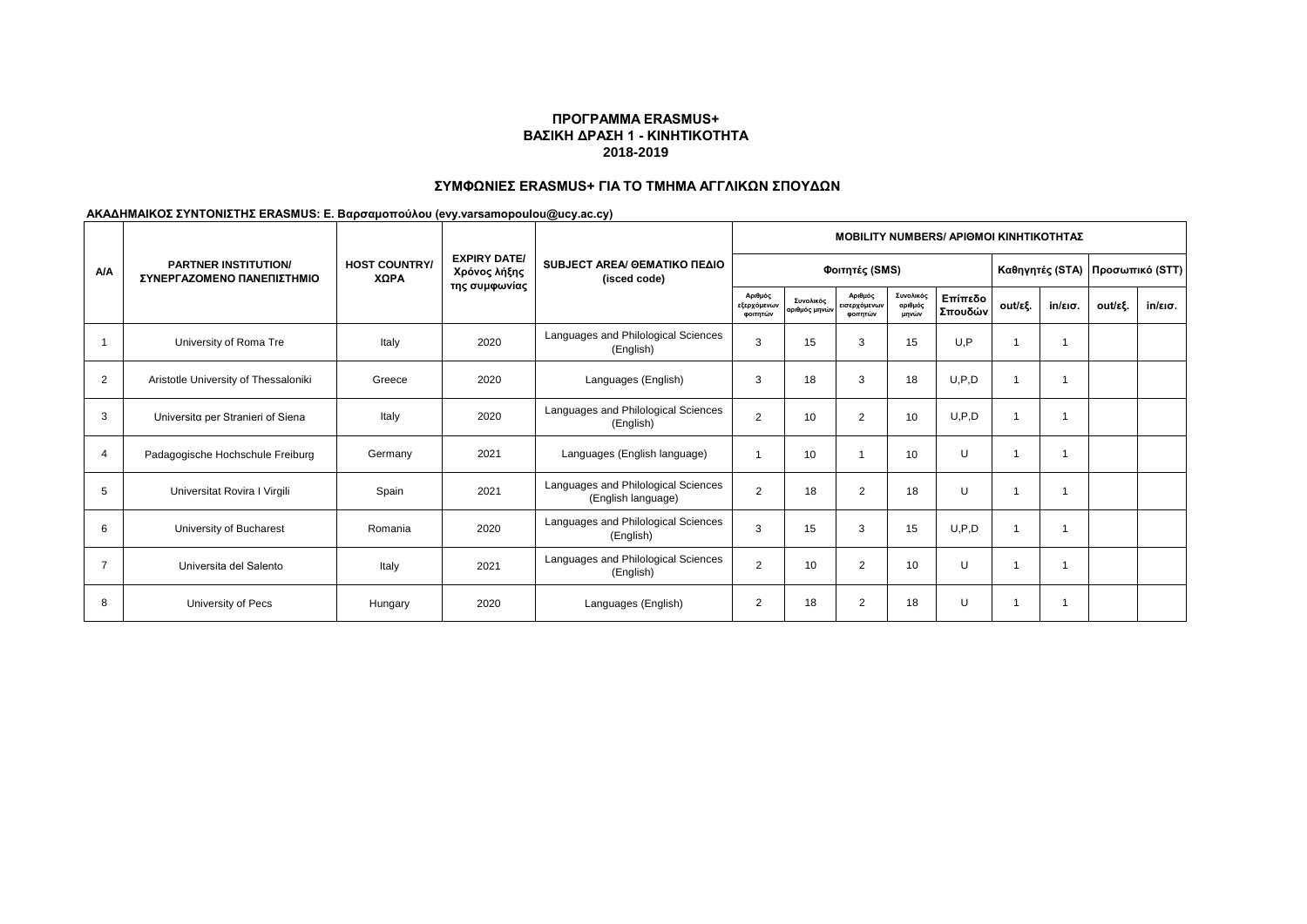## **ΣΥΜΦΩΝΙΕΣ ERASMUS+ ΓΙΑ ΤΟ ΤΜΗΜΑ ΑΓΓΛΙΚΩΝ ΣΠΟΥΔΩΝ**

|            | <b>PARTNER INSTITUTION/</b><br>ΣΥΝΕΡΓΑΖΟΜΕΝΟ ΠΑΝΕΠΙΣΤΗΜΙΟ |                              |                                                      |                                                           | <b>ΜΟΒΙLITY NUMBERS/ ΑΡΙΘΜΟΙ ΚΙΝΗΤΙΚΟΤΗΤΑΣ</b> |                                          |                                    |                               |                     |                                                  |                             |                                 |         |  |
|------------|-----------------------------------------------------------|------------------------------|------------------------------------------------------|-----------------------------------------------------------|------------------------------------------------|------------------------------------------|------------------------------------|-------------------------------|---------------------|--------------------------------------------------|-----------------------------|---------------------------------|---------|--|
| <b>A/A</b> |                                                           | <b>HOST COUNTRY/</b><br>ΧΩΡΑ | <b>EXPIRY DATE/</b><br>Χρόνος λήξης<br>της συμφωνίας | SUBJECT AREA/ GEMATIKO ΠΕΔΙΟ<br>(isced code)              | Φοιτητές (SMS)                                 |                                          |                                    |                               |                     |                                                  |                             | Καθηγητές (STA) Προσωπικό (STT) |         |  |
|            |                                                           |                              |                                                      |                                                           | Αριθμός<br>εξερχόμενων<br>φοιτητών             | Συνολικός<br>αριθμός μηνώ <mark>ν</mark> | Αριθμός<br>ισερχόμενων<br>φοιτητών | Συνολικός<br>αριθμός<br>μηνών | Επίπεδο<br>Σπουδών  | out/εξ.                                          | $in/\epsilon$ ισ.           | out/εξ.                         | in/εισ. |  |
| 9          | Universidad del Pais Vasco                                | Spain                        | 2020                                                 | Languages and Philological Sciences<br>(English language) | $\overline{2}$                                 | 20                                       | 2                                  | 20                            | $\cup$              | $\overline{1}$                                   | $\overline{1}$              |                                 |         |  |
| 10         | University of Limerick                                    | Ireland                      | 2020                                                 | Languages and philological<br>sciences(english)           | 5                                              | 20                                       | 5                                  | 20                            | U                   | $\overline{1}$                                   | $\mathbf{1}$                |                                 |         |  |
| 11         | Uniwersytet Warminsko-Mazurski W<br>Olsztynie             | Poland                       | 2021                                                 | Languages and Philological Sciences<br>(English)          | $\overline{1}$                                 | 5                                        | $\mathfrak{p}$                     | 10                            | $\overline{U}$<br>D | $\overline{1}$                                   | 1                           |                                 |         |  |
| 12         | Universidad de Granada                                    | Spain                        | 2021                                                 | Languages                                                 | $\overline{1}$                                 | 10                                       | $\overline{1}$                     | 9                             | U                   | $\overline{1}$                                   | 1                           |                                 |         |  |
| 13         | Universitat Konstanz                                      | Germany                      | 2020                                                 | Languages and Philological<br>Sciences(English language)  | $\overline{2}$                                 | 20                                       | $\overline{2}$                     | 20                            | U.P.D               | tbc upon tbc upon<br>mutual<br>understa<br>nding | mutual<br>understa<br>nding |                                 |         |  |
| 14         | University of Porto                                       | Portugal                     | 2020                                                 | Languages and Philological Sciences<br>(English)          | 2                                              | 10                                       | 2                                  | 10                            | U                   | $\overline{1}$                                   | $\overline{1}$              |                                 |         |  |
| 15         | Universitat de Barcelona                                  | Spain                        | 2021                                                 | Languages and Philological Sciences<br>(English studies)  | $\overline{1}$                                 | 10                                       | $\overline{1}$                     | 10                            | U                   | $\overline{1}$                                   | 1                           |                                 |         |  |
| 16         | Pedagogical University of Cracow                          | Poland                       | 2021                                                 | Languages (English Studies)                               | 2                                              | 10 <sup>1</sup>                          | 2                                  | 10                            | U.P                 | $\overline{1}$                                   | $\mathbf 1$                 |                                 |         |  |
| 17         | Universidad de Castilla-La Mancha                         | Spain                        | 2020                                                 | Languages and Philological Sciences<br>(English language) | 3                                              | 18                                       | $\overline{2}$                     | 18                            | U                   | $\overline{1}$                                   | 1                           |                                 |         |  |
| 18         | University of Wrocklaw                                    | Poland                       | 2021                                                 | Foreign Languages(English)                                | 2                                              | 20                                       | 2                                  | 20                            | U, P                | $\overline{1}$                                   | $\overline{1}$              |                                 |         |  |
| 19         | Justus Liebig Universitat Giessen                         | Germany                      | 2020                                                 | Languages and Philological<br>Sciences(English language)  | $\overline{2}$                                 | 20                                       | $\overline{2}$                     | 20                            | U.P                 | $\overline{1}$                                   | 1                           |                                 |         |  |
| 20         | Padagogische Hochschule Heidelberg                        | Germany                      | 2021                                                 | Languages (English studies)                               |                                                |                                          |                                    |                               |                     | -1                                               | -1                          |                                 |         |  |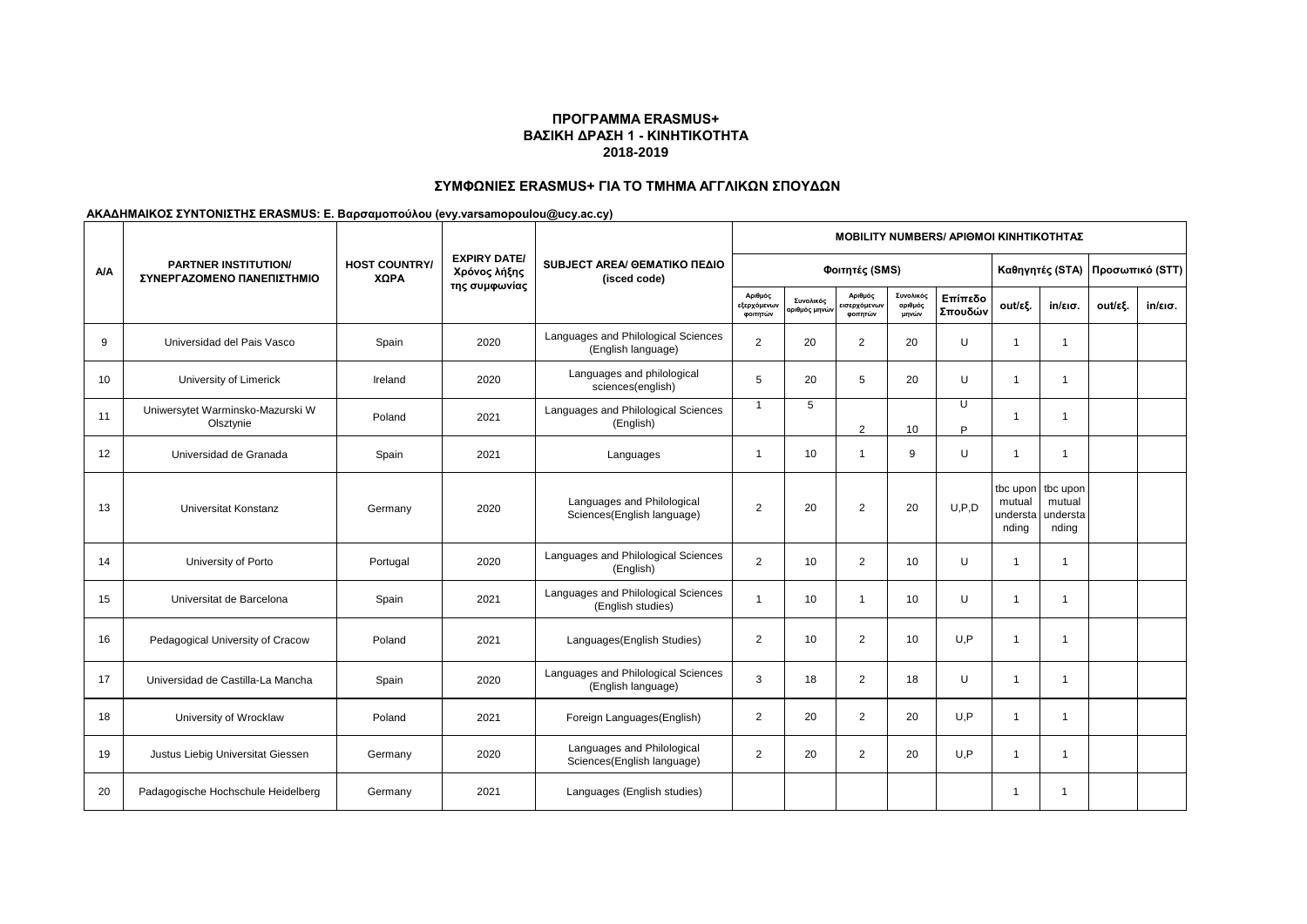## **ΣΥΜΦΩΝΙΕΣ ERASMUS+ ΓΙΑ ΤΟ ΤΜΗΜΑ ΑΓΓΛΙΚΩΝ ΣΠΟΥΔΩΝ**

|            | <b>PARTNER INSTITUTION/</b><br>ΣΥΝΕΡΓΑΖΟΜΕΝΟ ΠΑΝΕΠΙΣΤΗΜΙΟ |                              |                                                      |                                                           | <b>ΜΟΒΙLITY NUMBERS/ ΑΡΙΘΜΟΙ ΚΙΝΗΤΙΚΟΤΗΤΑΣ</b> |                            |                                    |                               |                    |                         |                   |                 |                   |  |
|------------|-----------------------------------------------------------|------------------------------|------------------------------------------------------|-----------------------------------------------------------|------------------------------------------------|----------------------------|------------------------------------|-------------------------------|--------------------|-------------------------|-------------------|-----------------|-------------------|--|
| <b>A/A</b> |                                                           | <b>HOST COUNTRY/</b><br>ΧΩΡΑ | <b>EXPIRY DATE/</b><br>Χρόνος λήξης<br>της συμφωνίας | SUBJECT AREA/ GEMATIKO ΠΕΔΙΟ<br>(isced code)              | Φοιτητές (SMS)                                 |                            |                                    |                               |                    | Καθηγητές (STA)         |                   | Προσωπικό (STT) |                   |  |
|            |                                                           |                              |                                                      |                                                           | Αριθμός<br>εξερχόμενων<br>φοιτητών             | Συνολικός<br>ιριθμός μηνών | Αριθμός<br>ισερχόμενων<br>φοιτητών | Συνολικός<br>αριθμός<br>μηνών | Επίπεδο<br>Σπουδών | out/εξ.                 | $in/\epsilon$ ισ. | out/εξ.         | $in/\epsilon$ ισ. |  |
| 21         | Vytautas Magnus University                                | Lithuania                    | 2020                                                 | Languages and Philological Sciences<br>(English)          | 2                                              | 20                         | 2                                  | 20                            | U                  | $\overline{\mathbf{1}}$ | $\overline{1}$    |                 |                   |  |
| 22         | Universite de Cergy-Pontoise                              | France                       | 2020                                                 | Languages and Philological<br>Sciences(English language)  | $\overline{2}$                                 | 20                         | 2                                  | 20                            | U.P                | $\overline{\mathbf{1}}$ | -1                |                 |                   |  |
| 23         | Universite de Caen Basse-Normandie                        | France                       | 2021                                                 | Languages and Philological<br>Sciences(English language)  | 3                                              | 27                         | 3                                  | 27                            | U,P                | $\overline{\mathbf{1}}$ | -1                |                 |                   |  |
| 24         | Elliniko Anikto Panepistimio (HOU)                        | Greece                       | 2020                                                 | Languages (English studies)                               | -1                                             | 10                         | $\overline{1}$                     | 10                            | P, D               | -1                      |                   |                 |                   |  |
| 25         | Universytet Opolski                                       | Poland                       | 2021                                                 | Languages and Philological Sciences<br>(English)          | $\overline{4}$                                 | 20                         | $\overline{4}$                     | 20                            | U.P.D              | $\overline{1}$          | -1                |                 |                   |  |
| 26         | University of Eotvos Lorand                               | Hungary                      | 2021                                                 | Language and Philolgical<br>Sciences(English language)    | $\overline{2}$                                 | 20                         | 2                                  | 20                            | U,P                | $\overline{1}$          | $\overline{1}$    |                 |                   |  |
| 27         | University of Leeds                                       | UK                           | 2020                                                 | Languages and Philological Sciences<br>(English)          | 3                                              | 30                         | 3                                  | 30                            | $\cup$             | $\overline{\mathbf{1}}$ | -1                |                 |                   |  |
| 28         | Universidad De Jaen                                       | Spain                        | 2020                                                 | Foreign languages                                         | 2                                              | 20                         | 2                                  | 20                            | U.P.D              | $\mathbf{1}$            | $\overline{1}$    |                 |                   |  |
| 29         | University of Hradec Kralove                              | <b>Czech Republic</b>        | 2021                                                 | Languages (english Language)                              | -1                                             | 5                          | $\overline{1}$                     | 5                             | U.P                | $\mathbf{1}$            | -1                |                 |                   |  |
| 30         | University Pablo de Olavide                               | Spain                        | 2020                                                 | Languages and Philological Sciences<br>(English language) | 3                                              | 30                         | 3                                  | 27                            | U, P               | $\overline{1}$          | -1                |                 |                   |  |
| 31         | University of Jyvaskyla                                   | Finland                      | 2020                                                 | Languages and Philological<br>Sciences(English Language)  | 2                                              | 10                         | 2                                  | 10                            | D                  | 2                       | 2                 |                 |                   |  |
| 32         | Otto-Friedrich-Universitat Bamberg                        | Germany                      | 2020                                                 | Languages and Philological<br>Sciences(English language)  | 2                                              | 20                         | $\overline{2}$                     | 20                            | U.P                | $\overline{\mathbf{1}}$ | -1                |                 |                   |  |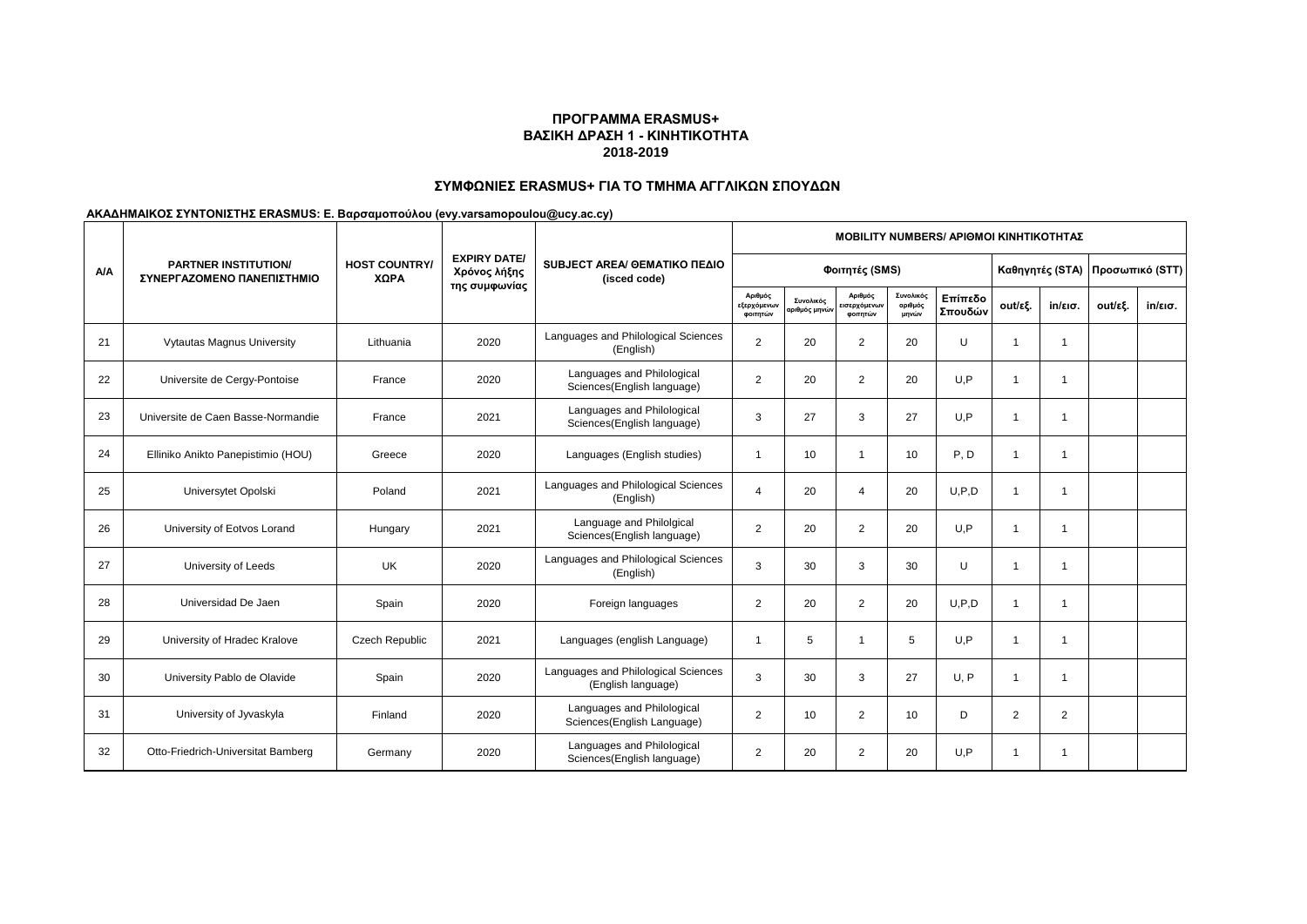# **ΣΥΜΦΩΝΙΕΣ ERASMUS+ ΓΙΑ ΤΟ ΤΜΗΜΑ ΑΓΓΛΙΚΩΝ ΣΠΟΥΔΩΝ**

|            |                                                           |                              | MOBILITY NUMBERS/ ΑΡΙΘΜΟΙ ΚΙΝΗΤΙΚΟΤΗΤΑΣ              |                                                           |                                    |                            |                                    |                                 |                    |                         |                         |         |                   |  |  |
|------------|-----------------------------------------------------------|------------------------------|------------------------------------------------------|-----------------------------------------------------------|------------------------------------|----------------------------|------------------------------------|---------------------------------|--------------------|-------------------------|-------------------------|---------|-------------------|--|--|
| <b>A/A</b> | <b>PARTNER INSTITUTION/</b><br>ΣΥΝΕΡΓΑΖΟΜΕΝΟ ΠΑΝΕΠΙΣΤΗΜΙΟ | <b>HOST COUNTRY/</b><br>ΧΩΡΑ | <b>EXPIRY DATE/</b><br>Χρόνος λήξης<br>της συμφωνίας | SUBJECT AREA/ GEMATIKO ΠΕΔΙΟ<br>(isced code)              |                                    |                            |                                    | Καθηγητές (STA) Προσωπικό (STT) |                    |                         |                         |         |                   |  |  |
|            |                                                           |                              |                                                      |                                                           | Αριθμός<br>εξερχόμενων<br>φοιτητών | Συνολικός<br>αριθμός μηνών | Αριθμός<br>ισερχόμενων<br>φοιτητών | Συνολικός<br>αριθμός<br>μηνών   | Επίπεδο<br>Σπουδών | out/εξ.                 | $in/\epsilon$ ισ.       | out/εξ. | $in/\epsilon$ ισ. |  |  |
| 33         | Universite de Liege                                       | Belgium                      | 2021                                                 | Languages(English)                                        | $\overline{4}$                     | 20                         | $\overline{4}$                     | 20                              | U,P                | $\overline{1}$          | -1                      |         |                   |  |  |
| 34         | University of Malaga                                      | Spain                        | 2020                                                 | Languages and Philological Sciences<br>(English language) | $\overline{2}$                     | 20                         | 2                                  | 20                              | U                  | $\overline{1}$          | -1                      |         |                   |  |  |
| 35         | Universidad de A Coruna                                   | Spain                        | 2021                                                 | Foreign languages (English)                               | 3                                  | 30                         | 3                                  | 30                              | U, P, D            | $\mathbf{1}$            | $\overline{1}$          |         |                   |  |  |
| 36         | Kaunas University of Technology                           | Lithuania                    | 2020                                                 | Languages and Philological Sciences<br>(English)          | $\overline{2}$                     | 10                         | 2                                  | 10                              | U.P                | $\mathbf{1}$            | $\overline{1}$          |         |                   |  |  |
| 37         | University of lasi                                        | Romania                      | 2021                                                 | Languages (English studies)                               | 3                                  | 30                         | 3                                  | 30                              | U,P                | $\overline{1}$          | $\overline{\mathbf{1}}$ |         |                   |  |  |
| 38         | University of Bogazici                                    | Turkey                       | 2020                                                 | Languages and Philological Sciences<br>(English)          | 2                                  | 10                         | 2                                  | 10                              | U.P.D              | $\mathbf{1}$            | $\overline{1}$          |         |                   |  |  |
| 39         | University of Cologne                                     | Germany                      | 2021                                                 | Languages and Philological Sciences                       | -1<br>$\overline{1}$               | 9<br>9                     | -1<br>$\overline{1}$               | 9<br>9                          | U<br>P             | $\overline{1}$          | $\overline{1}$          |         |                   |  |  |
| 40         | University of Cagliari                                    | Italy                        | 2020                                                 | Languages and Philological Sciences<br>(English)          | $\overline{2}$                     | 10                         | 2                                  | 10                              | U.P.D              | $\overline{1}$          | $\overline{\mathbf{1}}$ |         |                   |  |  |
| 41         | University of Lodz                                        | Poland                       | 2021                                                 | Languages(english Language)                               | $\overline{2}$                     | 10                         | 2                                  | 10                              | U, P, D            | $\overline{2}$          | $\overline{2}$          |         |                   |  |  |
| 42         | Metropolitan University Prague                            | <b>Czech Republic</b>        | 2021                                                 | Languages (English)                                       | $\overline{2}$                     | 12                         | 2                                  | 12                              | U, P               | $\mathbf{1}$            | $\overline{\mathbf{1}}$ |         |                   |  |  |
| 43         | <b>Vilniaus Universitetas</b>                             | Lithuania                    | 2021                                                 | Languages (English)                                       | $\overline{c}$                     | 20                         | $\overline{2}$                     | 20                              | U, P, D            | $\overline{1}$          | 1                       |         |                   |  |  |
| 44         | University of Malta                                       | Malta                        | 2021                                                 | Languages (English)                                       | $\overline{2}$                     | 10 <sup>1</sup>            | $\overline{2}$                     | 10                              | U, P, D            | $\mathbf{1}$            | 1                       |         |                   |  |  |
| 45         | University of Malta                                       | Malta                        | 2021                                                 | Languages (English)                                       | $\overline{2}$                     | 10 <sup>10</sup>           | $\overline{2}$                     | 10                              | U, P, D            | $\overline{1}$          | 1                       |         |                   |  |  |
| 46         | Aarhus University                                         | Denmark                      | 2021                                                 | Languages (English)                                       | $\overline{2}$                     | 10 <sup>10</sup>           | 2                                  | 10                              | U                  | $\overline{1}$          | 1                       |         |                   |  |  |
| 47         | National and Kapodistrian University of<br>Athens         | Greece                       | 2021                                                 | Languages (English)                                       | $\overline{2}$                     | 12                         | 2                                  | 12                              | U, P               | $\overline{\mathbf{1}}$ | 1                       |         |                   |  |  |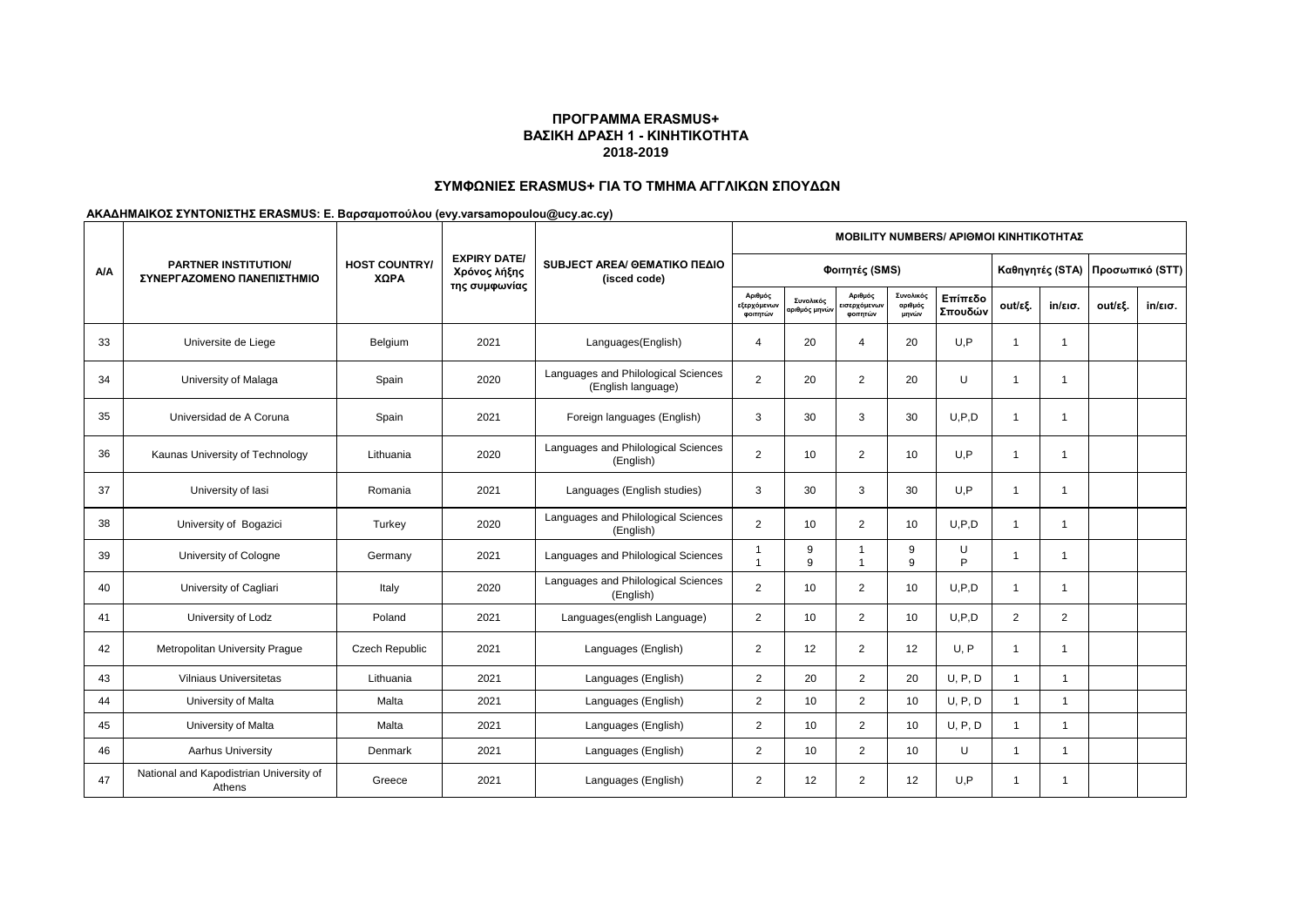# **ΣΥΜΦΩΝΙΕΣ ERASMUS+ ΓΙΑ ΤΟ ΤΜΗΜΑ ΑΓΓΛΙΚΩΝ ΣΠΟΥΔΩΝ**

|            |                                                                                                             | <b>HOST COUNTRY/</b><br>ΧΩΡΑ |                                                      | SUBJECT AREA/ GEMATIKO ΠΕΔΙΟ<br>(isced code) | <b>ΜΟΒΙLITY NUMBERS/ ΑΡΙΘΜΟΙ ΚΙΝΗΤΙΚΟΤΗΤΑΣ</b> |                            |                                    |                               |                    |                                 |                   |         |                   |  |
|------------|-------------------------------------------------------------------------------------------------------------|------------------------------|------------------------------------------------------|----------------------------------------------|------------------------------------------------|----------------------------|------------------------------------|-------------------------------|--------------------|---------------------------------|-------------------|---------|-------------------|--|
| <b>A/A</b> | <b>PARTNER INSTITUTION/</b><br>ΣΥΝΕΡΓΑΖΟΜΕΝΟ ΠΑΝΕΠΙΣΤΗΜΙΟ                                                   |                              | <b>EXPIRY DATE/</b><br>Χρόνος λήξης<br>της συμφωνίας |                                              |                                                | Φοιτητές (SMS)             |                                    |                               |                    | Καθηγητές (STA) Προσωπικό (STT) |                   |         |                   |  |
|            |                                                                                                             |                              |                                                      |                                              | Αριθμός<br>εξερχόμενων<br>φοιτητών             | Συνολικός<br>αριθμός μηνών | Αριθμός<br>ισερχόμενων<br>φοιτητών | Συνολικός<br>αριθμός<br>μηνών | Επίπεδο<br>Σπουδών | out/εξ.                         | $in/\epsilon$ ισ. | out/εξ. | $in/\epsilon$ ισ. |  |
| 48         | Universidad de Alicante                                                                                     | Spain                        | 2021                                                 | Languages (English)                          | $\overline{2}$                                 | 10                         | 2                                  | 10                            | U                  | $\overline{1}$                  | $\overline{1}$    |         |                   |  |
| 49         | UNIVERSITY OF LJUBLJANA                                                                                     | Slovenia                     | 2020                                                 | Languages (English)                          | 1 or 2                                         | 10                         | 1 or 2                             | 10                            | U.P.D              | $\mathbf{1}$                    | -1                |         |                   |  |
| 50         | Vrije Universiteit Brussel                                                                                  | Belgium                      | 2020                                                 | Literature and Linguistics<br>(English)      | $\boldsymbol{2}$<br>$\overline{1}$             | 10<br>5                    | $\overline{2}$<br>$\overline{1}$   | 10<br>5                       | U<br>P             | $\overline{1}$                  | -1                |         |                   |  |
| 51         | Universität Passau                                                                                          | Germany                      | 2021                                                 | Languages(English)                           | $\overline{1}$                                 | 5                          | $\overline{1}$                     | 5                             | U, P, D            | $\overline{1}$                  | $\overline{1}$    |         |                   |  |
| 52         | Universite d'Aix Marseilles                                                                                 | France                       | 2021                                                 | Language acquisition(English)                | $\overline{2}$                                 | 10                         | 2                                  | 10                            | P                  | $\overline{1}$                  | $\mathbf 1$       |         |                   |  |
| 53         | Julius-Maximillians-Universitat Wurzburg                                                                    | Germany                      | 2020                                                 | Languages                                    | $\overline{2}$<br>$\overline{1}$               | 10<br>5                    | $\overline{2}$<br>$\overline{1}$   | 10<br>5                       | U<br>P             | $\overline{1}$                  | $\overline{1}$    |         |                   |  |
| 54         | Universita Degli Studi Di Parma                                                                             | Italy                        | 2020                                                 | Languages (English)                          | $\overline{2}$                                 | 10 <sup>10</sup>           | $\overline{2}$                     | 10                            | U.P.D              | $\overline{1}$                  | -1                |         |                   |  |
| 55         | Charles University in Prague                                                                                | <b>Czech Republic</b>        | 2021                                                 | Languages                                    | $\overline{2}$                                 | 10                         | $\overline{2}$                     | 10                            | U.P                | $\overline{1}$                  |                   |         |                   |  |
| 56         | State Higher Vocational School in<br>Tarnow(Panstwowa Wyzsza Szkola<br>Zawodowa w Tarnowie)                 | Poland                       | 2020                                                 | Languages(English)                           |                                                |                            |                                    |                               |                    | $\overline{1}$                  |                   |         |                   |  |
| 57         | Sofia University                                                                                            | Bulgaria                     | 2020                                                 | Languages(English Language)                  | $\overline{2}$                                 | 10                         | $\overline{2}$                     | 10                            | U.P                | $\overline{1}$                  |                   |         |                   |  |
| 58         | University College of Teacher Education<br>Lower Austria<br>(Padagogische Hochschule<br>Niederosterreicher) | Austria                      | 2020                                                 | Languages(English)                           |                                                |                            |                                    |                               |                    | $\overline{1}$                  |                   |         |                   |  |